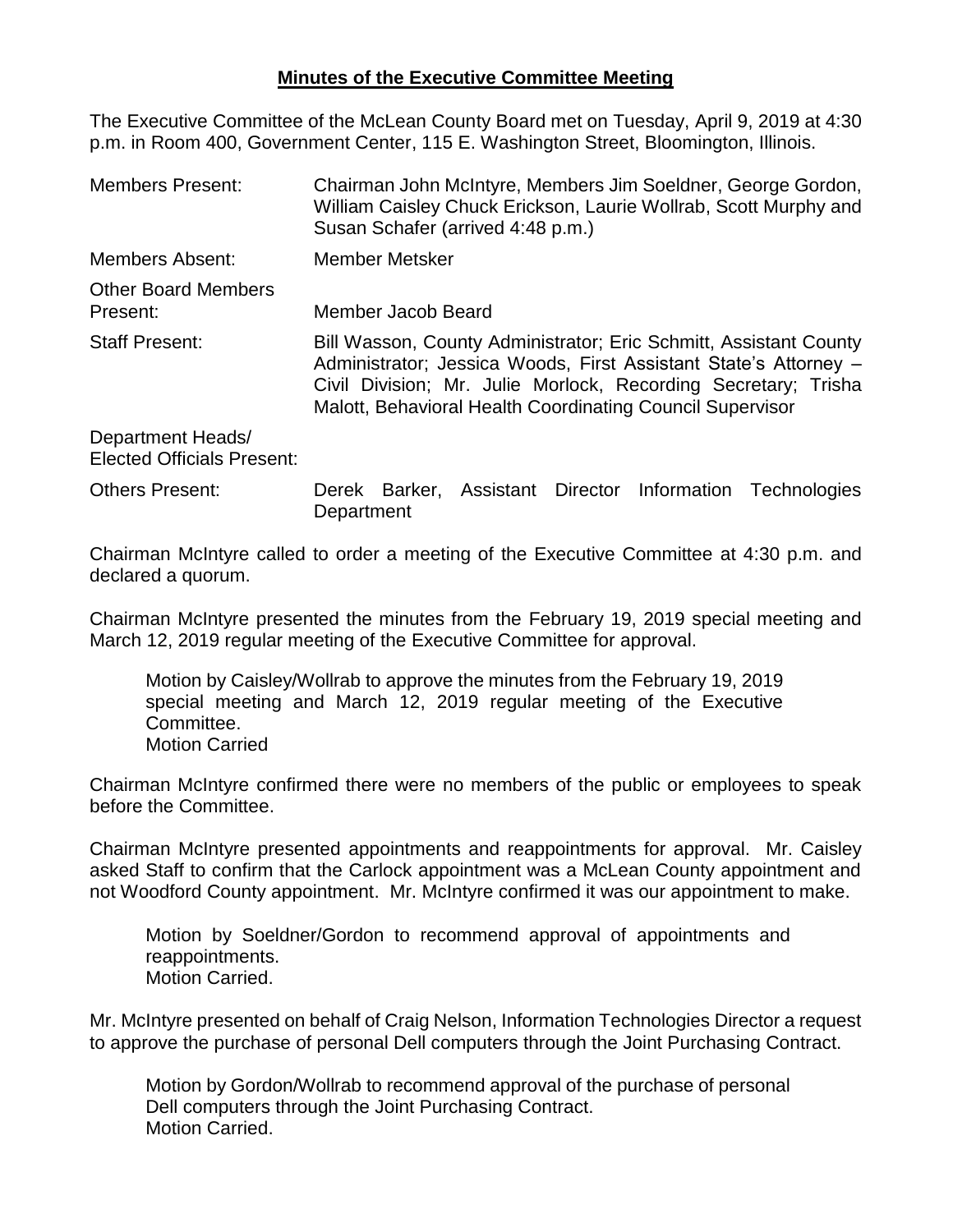Executive Committee Minutes April 9, 2019 Page **2** of **7**

Mr. McIntyre indicated Ms. Malott had an update from the Behavioral Health Coordinating Council. Ms. Malott indicated that the memo in the packet updated the Committee on status of programs and activities she has been involved with. Mr. McIntyre asked if there were any questions, hearing nothing, he thanked her.

Mr. McIntyre indicated that they had an update from the Economic Development Council and asked Mr. O'Grady to come forward. Mr. O'Grady indicated he was in attendance to ask for an extension of the Enterprise Zone for Brandt industries. He indicated that Brandt had bought properties both to the North and East of their property and want to include those in the Enterprise Zone. Ms. Wollrab asked if any of the One Voice projects would be funded. Mr. O'Grady provided an update on discussions Normal had with the Department of Transportation on underpass project. Mr. McIntyre asked if the Committee would consider moving the Finance section forward on the agenda to consider the enterprise zone and tax abatement matters.

Mr. Jim Soeldner, Chairman of the Finance Committee, presented for action a request to approve an Animal Control Center Agreement with the Town of Normal

Motion by Soeldner/Wollrab to recommend approval of an Animal Control Center Agreement with the Town of Normal. Motion Carried.

Mr. Soeldner presented for action a request to approve a Town of Normal Contract for Animal Control Warden Services.

Motion by Soeldner/Caisley to recommend approval of Town of Normal Contract for Animal Control Warden Services Motion Carried.

Mr. Soeldner presented for action a request to approve an Ordinance Amending Ordinances which Established and Encompassed Contiguous Portions of Territory within the Bloomington Normal McLean County Gibson City Ford County Enterprise Zone (and all Amendatory Ordinances thereto). Mr. Caisley asked if current request put us close to the maximum. Mr. O'Grady indicated there is still plenty of space in the Enterprise Zone.

Motion by Soeldner/Gordon to recommend approval of an Ordinance Amending Ordinances which Established and Encompassed Contiguous Portions of Territory within the Bloomington Normal McLean County Gibson City Ford County Enterprise Zone (and all Amendatory Ordinances thereto). Motion Carried.

Mr. Soeldner presented for action an Ordinance Abating the Levy of 2018 Property Taxes for Brandt Industries USA Ltd and Brandt Properties USA Ltd in Accordance with the 2017 Economic Incentive Agreement. Mr. Erickson stated that his support of the Brandt Agreement was contingent upon having strong benchmarks in the agreement. He asked Mr. O'Grady if Brandt met the benchmarks and how he reached that determination. Mr. O'Grady indicated this self-reporting method is the same used for Bridgestone Firestone. He indicated Brandt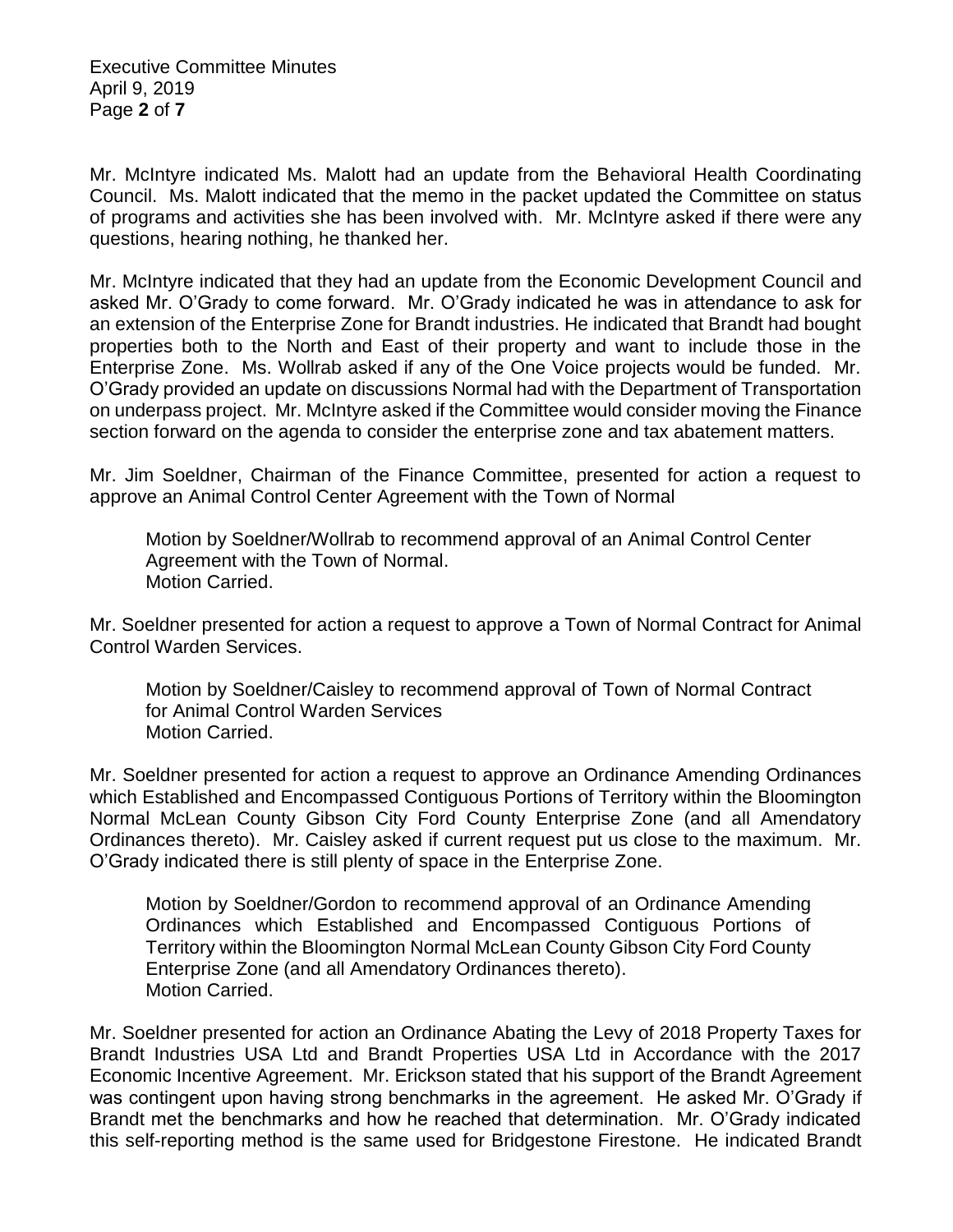Executive Committee Minutes April 9, 2019 Page **3** of **7**

was not required to provide investment information only employee information. He stated he has made available in the office and had brought with him to the meeting a roster of employees that also includes a breakdown of employees hired each month. He stated that the requirement in the first year was 50 employees and as of January 1, 2019, they had 73 full-time employees and had 12 additional positions they were trying to hire. Mr. Erickson asked him to confirm we did pull an incentive from Bridgestone Firestone at one time because they did not meet a benchmark. Mr. O'Grady confirmed. Mr. Erickson indicated he wanted to make sure benchmarks are being looked over and enforced because it is important to tax payers. Mr. Erickson indicated he did not need to see the report, as he was ok with Mr. O'Grady telling them benchmarks had been met. Mr. McIntyre also reminded the Committee there was a tour of the facility. Mr. Soeldner stated that that Brandt is expanding and have indicated they see a lot of potential in this area.

Motion by Soeldner/Wollrab to recommend approval of an Ordinance Abating the Levy of 2018 Property Taxes for Brandt Industries USA Ltd and Brandt Properties USA Ltd in Accordance with the 2017 Economic Incentive Agreement Motion Carried.

Mr. Soeldner presented for action a Resolution Transferring Monies from the Working Cash Fund 0002 to the F.I.C.A./Social Security Fund 0130 and the IMRF Fund 0131, Fiscal Year 2019.

Motion by Soeldner/Wollrab to recommend approval of a Resolution Transferring Monies from the Working Cash Fund 0002 to the F.I.C.A./Social Security Fund 0130 and the IMRF Fund 0131, Fiscal Year 2019. Motion Carried.

Mr. Soeldner presented for action an Ordinance Transferring Monies from the Health Department Fund 0112 to the Persons with Developmental Disabilities Fund 0110, Fiscal Year 2019.

Motion by Soeldner/Caisley to recommend approval of an Ordinance Transferring Monies from the Health Department Fund 0112 to the Persons with Developmental Disabilities Fund 0110, Fiscal Year 2019. Motion Carried.

Mr. Soeldner presented for action an Ordinance Transferring Monies from the County General Fund 0001 to Children's Advocacy Center Fund 0129, Tort Judgment Fund 0135 and the Emergency Telephone System Board Fund 0450 for Fiscal Year 2019. Mr. Caisley asked for clarification on the transfer for the ETSB Fund and if there was an outstanding judgement. Mr. Wasson stated these transfers are loans to special revenue funds to cover operation costs in the first six month of the year until we receive property tax revenue.

Motion by Soeldner/Wollrab to recommend approval of an Ordinance Transferring Monies from the County General Fund 0001 to Children's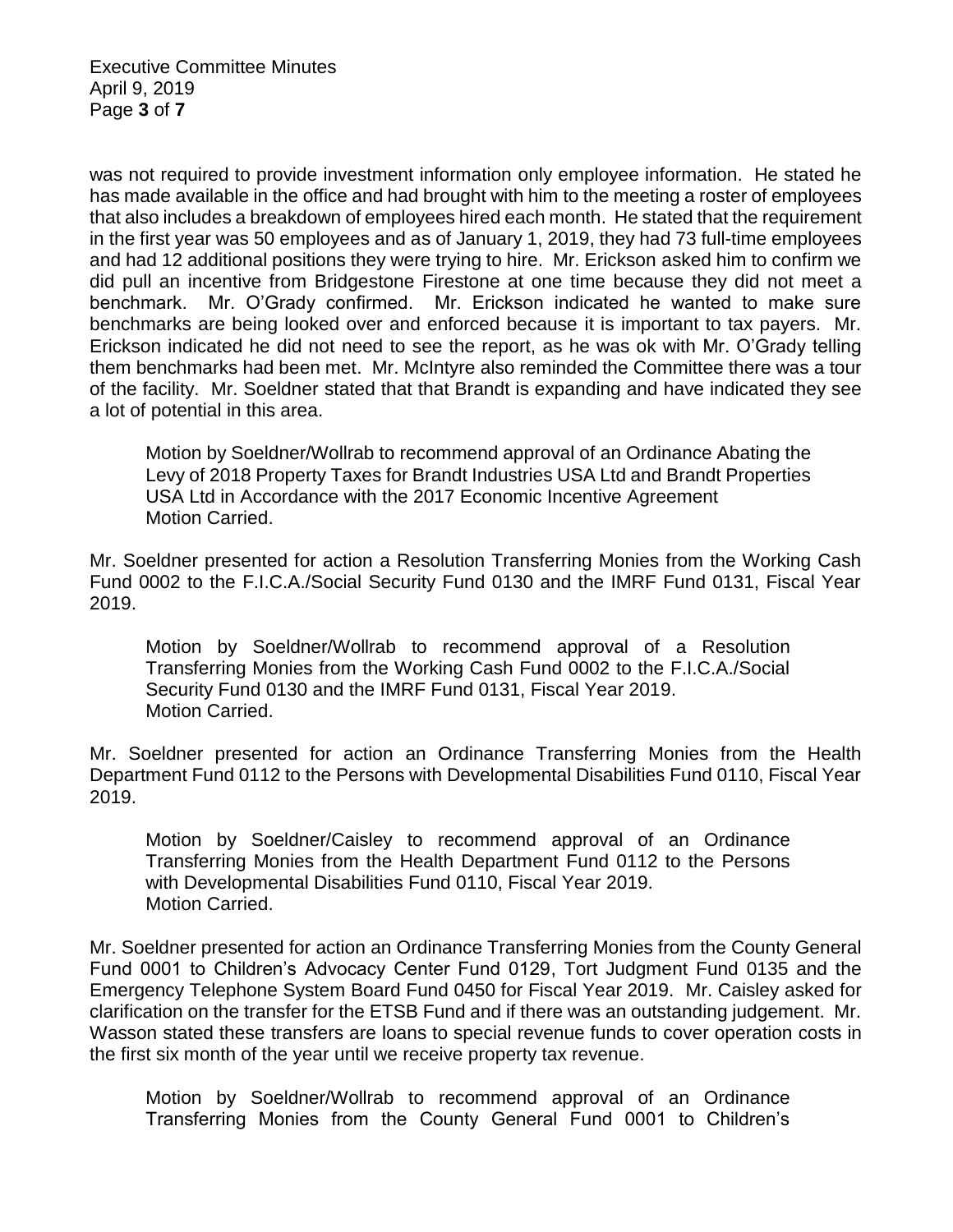Advocacy Center Fund 0129, Tort Judgment Fund 0135 and the Emergency Telephone System Board Fund 0450 for Fiscal Year 2019. Motion Carried.

Mr. Soeldner indicated he had no further items for action for the Executive Committee. Chairman McIntyre asked if the Committee had any questions for Mr. Soeldner or the Finance Committee; hearing none, he thanked Mr. Soeldner.

Mr. McIntyre indicated that Ms. Susan Schafer, Chairman of the Health Committee had not arrived but there were no items for action today and then moved to the Land Use and Development Committee.

Mr. Erickson, Chairman of the Land Use and Development Committee indicated they had no items for action today nor items for the Board next week. Mr. Erickson indicated the Committee did have a presentation at their meeting, but found out the matter does not fall under the purview of the Land Use and Development Committee but the Justice Committee and indicated the matter would be heard by the Justice Committee next month. Chairman McIntyre asked if there were any questions for Mr. Erickson, hearing none, he thanked him.

Mr. William Caisley, Chairman of the Transportation Committee presented for action a request to approve a Local Public Agency Agreement for Federal Participation, Appropriation Resolution for Local Match and Intergovernmental Agreement between IDOT and McLean County for the Route 66 Bike Trail – Section 17-00001-05-BT, 1.1 miles south of Shirley to Funk's Grove. He went over participants and funds that would be involved in the continuation of this project. Mr. McIntyre stated this 80/20 match based on population has been the same agreement since the beginning of the trail project.

Motion by Caisley/Wollrab to recommend approval of a Local Public Agency Agreement for Federal Participation, Appropriation Resolution for Local Match and Intergovernmental Agreement between IDOT and McLean County for the Route 66 Bike Trail – Section 17-00001-05-BT, 1.1 miles south of Shirley to Funk's Grove. Motion Carried.

Mr. Caisley indicated they had no further items for the Committee today but would have items for the Board next week. Chairman McIntyre asked the Committee if they had any question for Mr. Caisley; hearing none, he thanked Mr. Caisley.

Mr. Scott Murphy, Chairman of the Property Committee presented for action a request to approve an Emergency Appropriation Ordinance Amending the McLean County Fiscal year 2019 Combined Annual Appropriation and Budget Ordinance for Facilities Department 0041 (FF&E).

Motion by Murphy/Gordon to recommend approval of an Emergency Appropriation Ordinance Amending the McLean County Fiscal year 2019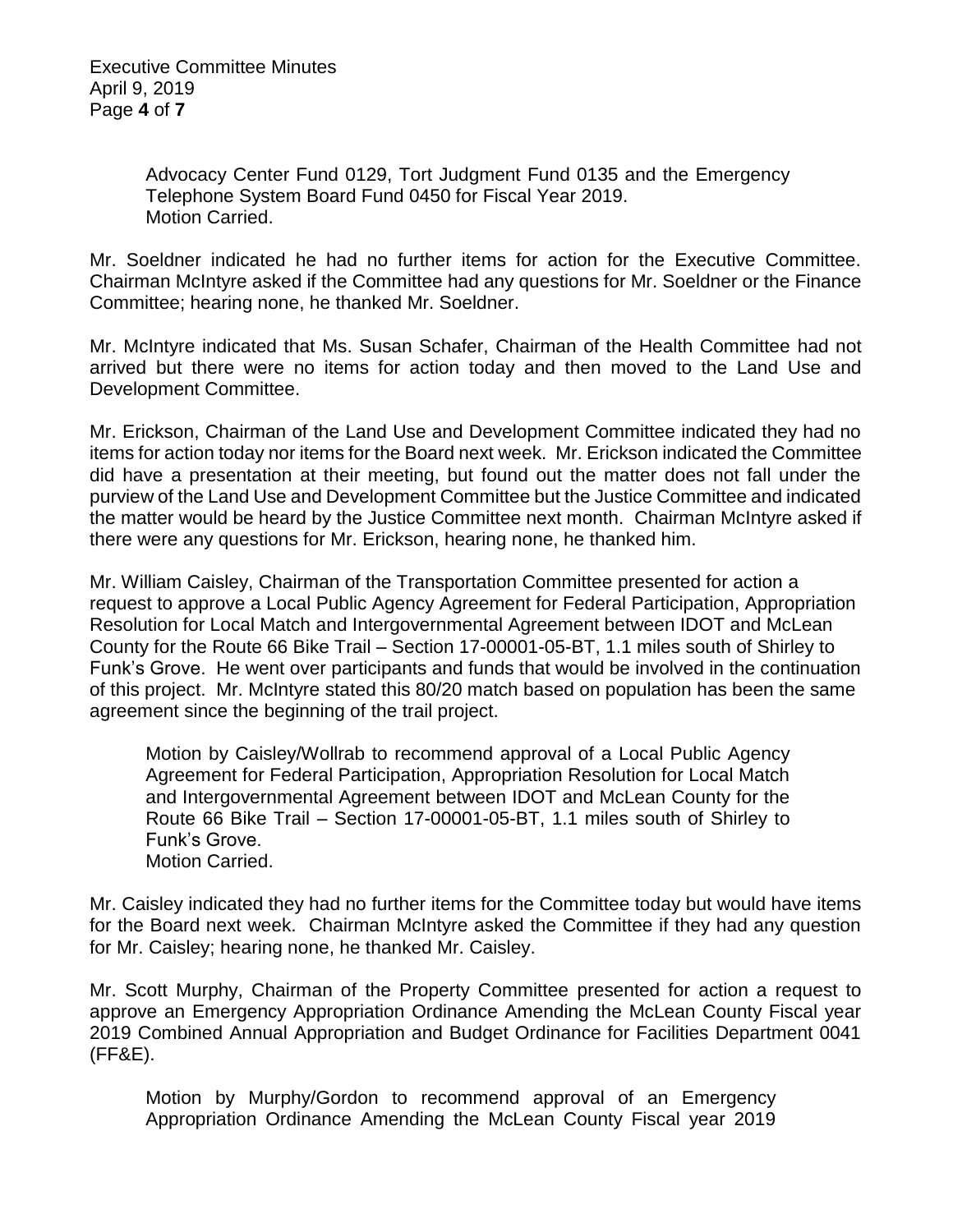Combined Annual Appropriation and Budget Ordinance for Facilities Department 0041 (FF&E). Motion Carried.

Mr. Murphy indicated they had nothing further for the Committee today but would have one additional item for the Board next week. Chairman McIntyre asked if there were any questions for Mr. Murphy and the Property Committee; hearing none, he thanked him.

Ms. Schafer joined the meeting at 4:48 p.m.

Mr. Gordon presented for action a request to approve an Ordinance of the McLean County Board Establishing Civil Fees and Criminal and Traffic Assessments to be charged by the Clerk of the Circuit Court. Mr. Gordon indicated this is in response to changes at the State level. Ms. Wollrab asked if we know at this point, what the financial impact will be to the County. Mr. Wasson stated that the intent of the legislation was to be budget neutral but we are concerned that it will not be the case. He said it is almost impossible for us to determine at this point. He said that revenue will come to the general fund and then the County Board will need to make budget amendments for the last 6 months to fund services. Mr. Wasson also stated that without much history a budget will need to be built for next year so there will probably be adjustments to the budget as Staff proceeds through to budget approval in November. He said one of the biggest challenges is that the legislation expires in 18 months, so the State legislature will have to act in the 2020 legislative session without much information to determine if changes are needed.

Mr. Caisley stated that the amount of revenue that will come into the County will depend on the mix of cases. He stated that the more serious cases carry a higher fine, but there are fewer of them than the lower fee misdemeanor cases. He also reminded them that it is one thing to have a judgement to pay a fee and another to collect it. Mr. McIntyre asked them to confirm that the number of cases will not change. Mr. Caisley indicated that the caseloads will not change because of these fees. Mr. Gordon stated that this has budgetary implication for 2020 and 2021 at a minimum. Mr. Wasson stated there is an expansion of fee and fine waivers that may have an impact on income, especially with traffic offenses. He also stated that the board would have discretionary decisions they have not had in the past because fees went directly to special use funds before and now a majority of funds go to general fund to be used for court related services but will not have a specific use designated. Mr. McIntyre asked if we have discretion on amount received. Mr. Wasson stated the State has a set portion they are to receive so the only fee we can change is the portion that comes to the County. Mr. Caisley said that his reading of the legislation would make fee scheme easier for the Clerk but he had been unable to confirm that with the Clerk before the meeting. Mr. Wasson stated legislation is trying to simplify fee structures but legislation did not take into account an analysis of the possible financial impact.

Motion by Gordon/Murphy to recommend approval of an Ordinance of the McLean County Board Establishing Civil Fees and Criminal and Traffic Assessments to be charged by the Clerk of the Circuit Court Motion Carried.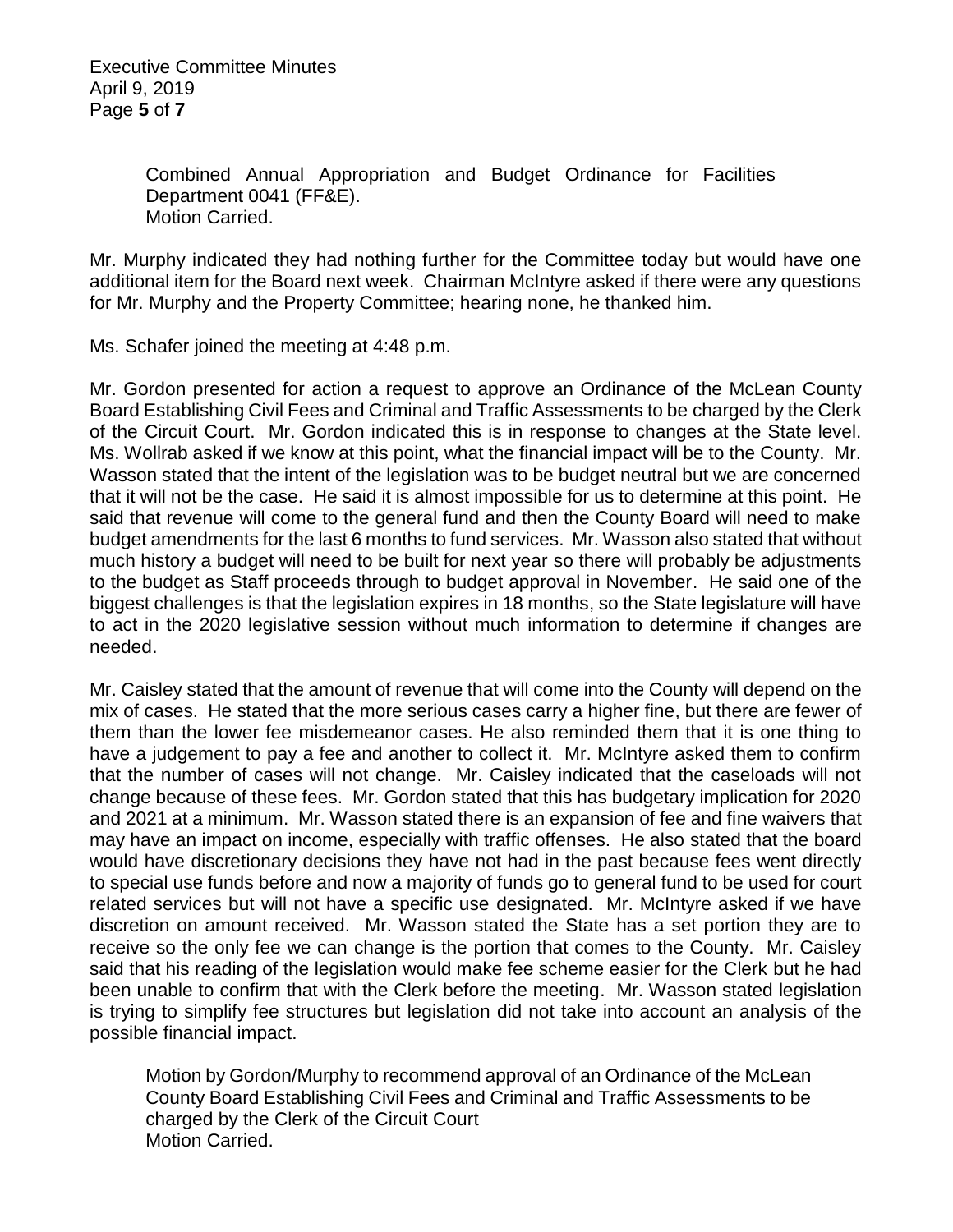Mr. Gordon indicated the Justice Committee had nothing further for the Committee today but would have more items for the Board to consider next week. Chairman McIntyre asked if there were any questions for Mr. Gordon and the Justice Committee, hearing none, he thanked him.

Chairman McIntyre indicated they would move to the County Administrator's report. Mr. Wasson indicated that he had nothing for the Committee but would be happy to answer any questions.

Chairman McIntyre asked if there was anything to come before the Committee under Other Business. Hearing nothing, he moved on to payment of the bills.

Chairman McIntyre presented a transfer for the Information Technologies Department

Motion by Gordon/Caisley to approve the Information Technologies Department transfer. Motion Carried.

Chairman McIntyre moved on to the payment of the bills and presented invoices for the Regional Planning Department in the amount of \$21,165.83 for that department.

| <b>MCLEAN COUNTY BOARD COMMITTEE REPORT</b><br>AS OF 3/31/2019 |                   |  |                      |                      | PAGE 1 OF 3       |
|----------------------------------------------------------------|-------------------|--|----------------------|----------------------|-------------------|
| <b>EXPENDITURE SUMMARY BY FUND</b>                             |                   |  |                      |                      |                   |
| <b>Regional Planning</b>                                       |                   |  |                      |                      |                   |
| <b>FUND</b>                                                    | <b>FUND TITLE</b> |  | <b>PENDING TOTAL</b> | <b>PREPAID TOTAL</b> | <b>FUND TOTAL</b> |
| 0010                                                           | Regional Planning |  |                      | \$21,165.83          | \$21,165.83       |
|                                                                |                   |  |                      | \$21,165.83          | \$21,165.83       |
| <b>COMMITTEE CHAIRMAN</b>                                      | to Mentile.       |  |                      |                      |                   |

Motion by Gordon/Wollrab to recommend approval of the Regional Planning bills as presented to the Committee by the County Auditor in the amount of \$21,165.83. Motion carried.

The General and Veterans Assistance Commission Bills for under the purview of the Executive Committee in the amount of \$323,486.61.

## MCLEAN COUNTY BOARD COMMITTEE REPORT PAGE 1 OF 5

AS OF 3/31/2019

**EXPENDITURE SUMMARY BY FUND** 

**Executive Committee** 

| <b>FUND</b>  | <b>FUND TITLE</b>                         | <b>PENDING TOTAL</b> | <b>PREPAID TOTAL</b>       | <b>FUND TOTAL</b>          |
|--------------|-------------------------------------------|----------------------|----------------------------|----------------------------|
| 0001<br>0136 | GENERAL FUND<br>VETERANS ASSISTANCE COMM. |                      | \$318,840.43<br>\$4,646.18 | \$318,840.43<br>\$4,646.18 |
|              |                                           |                      | \$323,486.61               | \$323,486.61               |